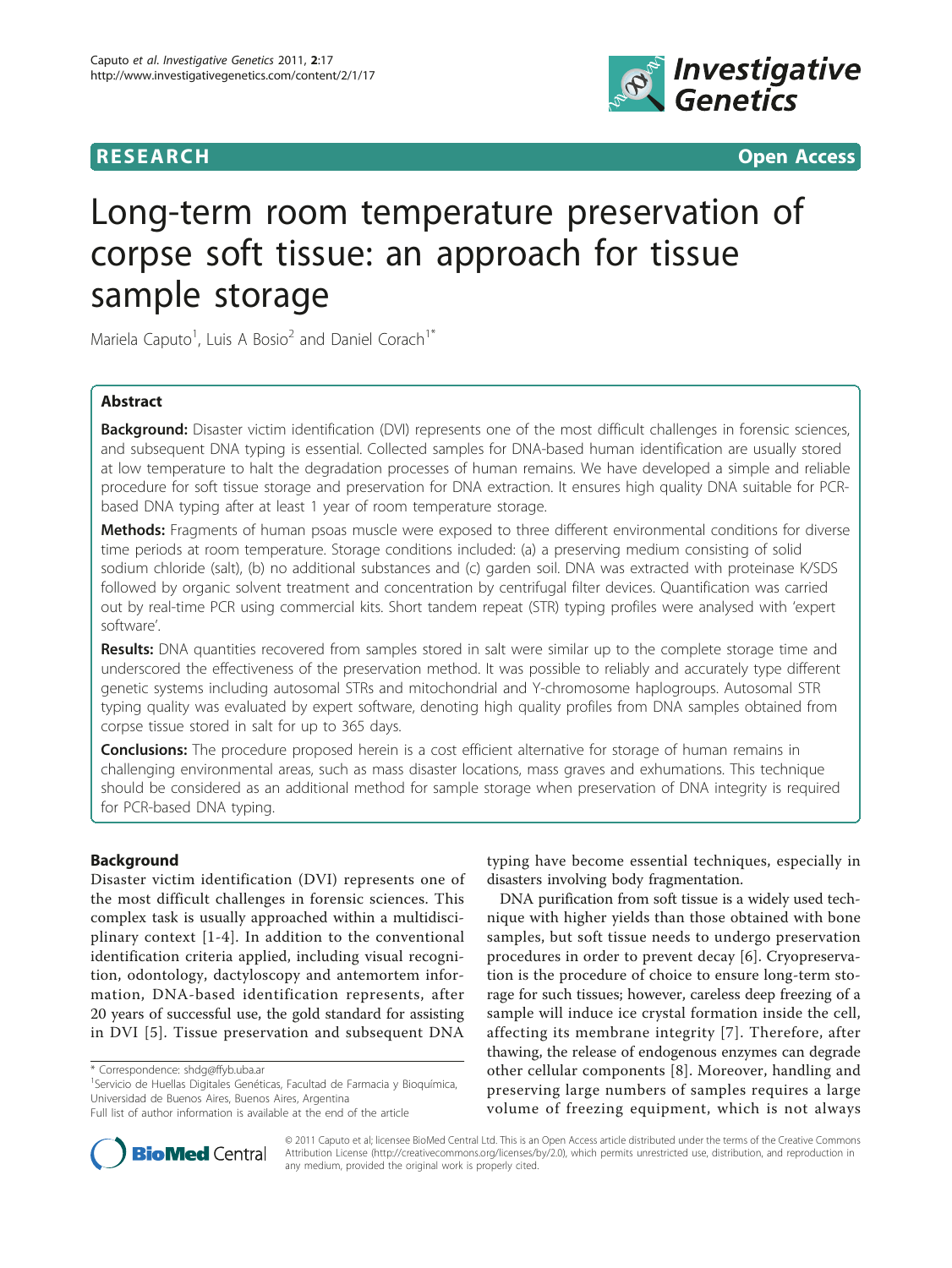available in disaster-challenged areas. Several specific methods for specimen preservation have been described, some of which exhibit adequate storage capacity for different tissues, for example, cryopreservation [[7\]](#page-4-0), formalin-fixed paraffin-embedded tissue, despite producing the disadvantage of irreversible changes in the molecular structure [[9,11\]](#page-5-0), salt water [[10\]](#page-5-0), alcohol-based tissue fixatives, dimethylsulfoxide (DMSO), commercial kits such as the Oragene DNA self-collection kit (DNA Genotek, Ottawa, Ontario, Canada) [[11](#page-5-0)-[14\]](#page-5-0), LST buffer [\[12\]](#page-5-0), and RNAlater (Ambion, Austin, TX, USA) [[13\]](#page-5-0).

In this study, an efficient and economical procedure based on the use of dry table salt, mostly NaCl, is proposed and tested. It is based on rapid dehydration and modification of the ionic concentration of muscle tissues, such as those gathered from fragmentary human remains after mass fatalities. The method proposed is an alternative approach that offers advantages reflected in the DNA yields and quality of the genetic profiles obtained.

# Results

In order to test the efficiency and reliability of sodium chloride as a soft tissue preservation method leading to recovery of DNA samples suitable for polymorphic loci analysis, human psoas muscle was exposed to three different preservation conditions at different storage times over a 1-year period. Muscle samples of similar weight maintained at room temperature were exposed to solid sodium chloride (table salt), garden soil, or were left untreated. DNA was extracted and quantified, and autosomal, sex and mtDNA markers were analysed.

Figure 1 shows the autosomal DNA quantification and displays boxplots of samples exposed to table salt or left untreated stored at room temperature. Since there was no DNA recovery after 2-day exposure to garden soil, the results were not plotted, though all the samples were purified and quantified. DNA quantities recovered from samples stored in salt were similar up to the complete storage time and underscored the effectiveness of the preservation method.

Haplogrouping of mitochondrial and Y-chromosomes was successful in all selected samples due to the high sensitivity of real-time PCR and the reduced amplicon length (data not shown).

Figure [2](#page-2-0) shows autosomal marker amplification on the green channel. The genotype quality status of all samples exposed to salt at room temperature was ascertained by the expert Genemapper-IDX software. A green flag showed a good quality of purified genetic material, whereas yellow or red flags in some markers after 30, 120 and 365 days in the untreated samples exposed to room temperature indicated DNA degradation. Male specific quantification by Plexor (see Materials and methods) showed no significant differences as expected.

After 1 year, visual inspection of the samples maintained in closed tubes containing NaCl under the test conditions showed that they were mostly dry and had kept the original colour and fibrous texture of the tissue. However, it was observed that those samples in tubes with garden soil exhibited a whitish colour compatible with fungal growth. Finally, the untreated samples kept

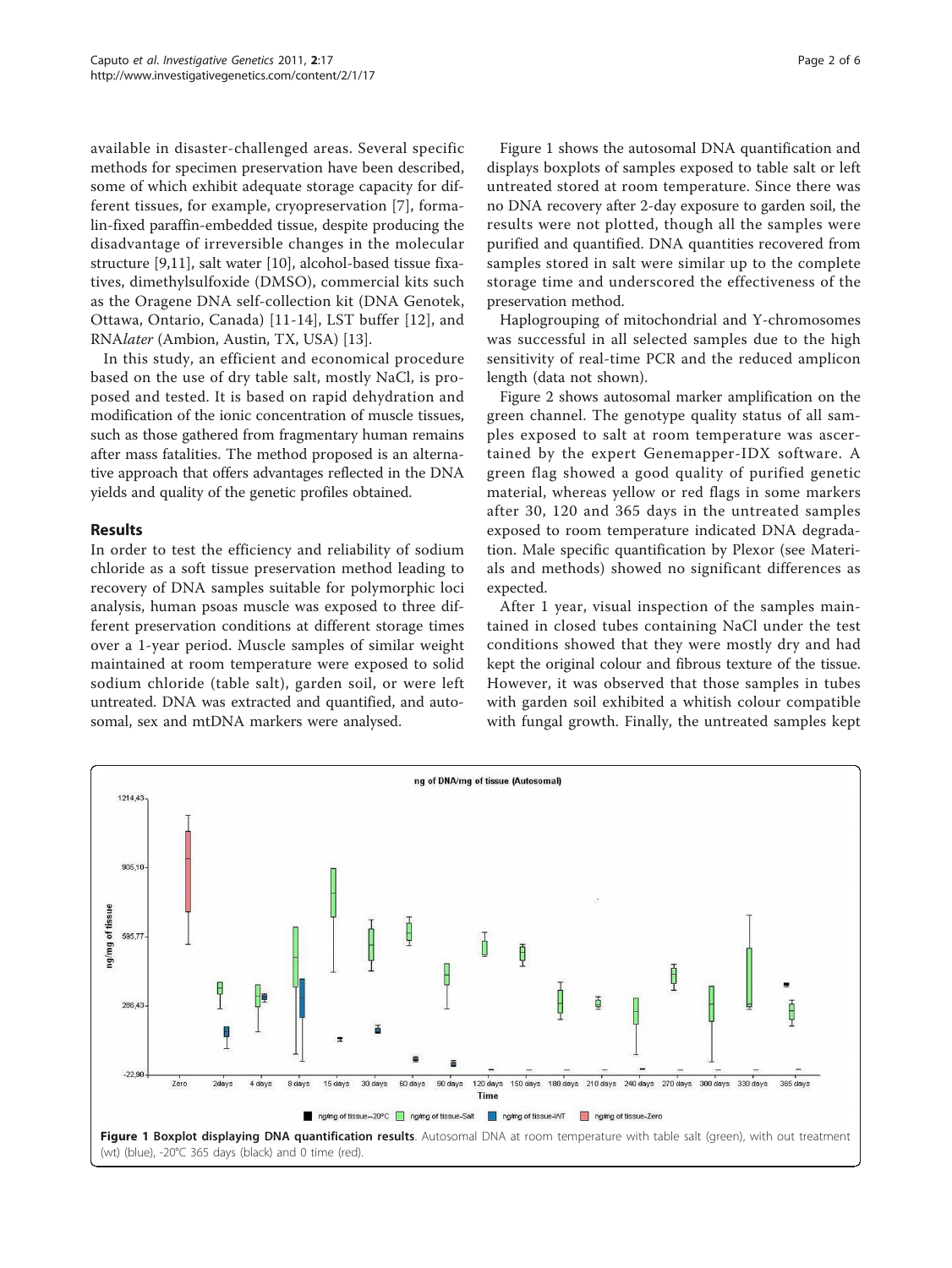<span id="page-2-0"></span>

in closed tubes revealed a dense fluid aspect, probably due to autolysis caused by long exposure time.

### **Discussion**

In some cases of forensic interest such as natural or human-induced mass fatalities, the predominantly available tissue type might be soft tissue. Accordingly, the development of an effective preservation method that prevents degradation is critical. Collected samples for DNA-based human identification are usually stored at -20°C or -70°C to halt the degradation processes of human bodies after death. However, it is essential to take the precaution of not thawing the material to prevent the action of endogenous enzyme release that might degrade DNA. In certain situations (for example, mass disasters), immediate refrigeration of samples is usually not possible. Rapid decomposition may occur within 24-48 h, so efficient methods for non-refrigerated corpse tissue preservation should be available [\[1-4](#page-4-0)].

An alternative preservation approach was developed in our study. DNA quantification of samples preserved in dry salt at room temperature at different storage times showed similar DNA yields. The deviation for each point could be due to two causes: the heterogeneous nature of the muscle and the intrinsic variability of DNA extraction and quantification methods. We compared the salt-based storage condition with untreated muscle tissue maintained at room temperature as a control for endogenous degradation, or exposed to garden soil as a control for environmental degradation.

As previously described, LST buffer (a combination of K and Na salts with detergents and sodium azide used

as preservative) was used by Graham et al., who obtained approximately 1.0-16 ng/mg of tissue when collected samples ranged from approximately 5-100 mg of tissue stored in 1 ml LST buffer or stored in Oragene collection pots. The quality of the genetic profiles using AmpFlSTR SGM Plus was comparable in all cases; 28 PCR cycles were performed to generate a partial profile in samples stored for 36 to 52 weeks. The authors concluded that LST buffer is a cost-effective alternative preservation solution for at least 4 weeks [[12\]](#page-5-0). In addition, Fregeau and colleagues obtained high quality genetic profiles with DNA extracted from biopsies of human smooth muscle samples stored in 1 ml of GenoFix up to 365 days at room temperature or 3.5 years at -20°C (DNA Genotek) or paraffin-embedded tissues genotyped by AmpFlSTR COfiler and Profiler Plus [[14](#page-5-0)]. Likewise, Mukaida et al. obtained DNA suitable for typing with AmpFlSTR Profiler starting with 10 mg of tissue collected from fragmentary human remains recovered from the ocean 2 days after a plane crash [\[10\]](#page-5-0). Additionally, Michaud et al. obtained suitable DNA starting from 0.2- 0.5 g of pig tissue stored in a solution-based in DMSO, NaCl to saturation and ethylenediaminetetra-acetic acid (EDTA), although DNA quality evaluation did not include short tandem repeat (STR) analysis [[13](#page-5-0)]. RNAlater (Ambion), a commercial aqueous sulfate salt solution that rapidly fixes fresh tissue at room temperature, was studied as a preservation tissue solution. The principal disadvantage of this solution is the interference with DNA extraction as the organic and aqueous layers are inverted, which might interfere with routine laboratory work [[13](#page-5-0)].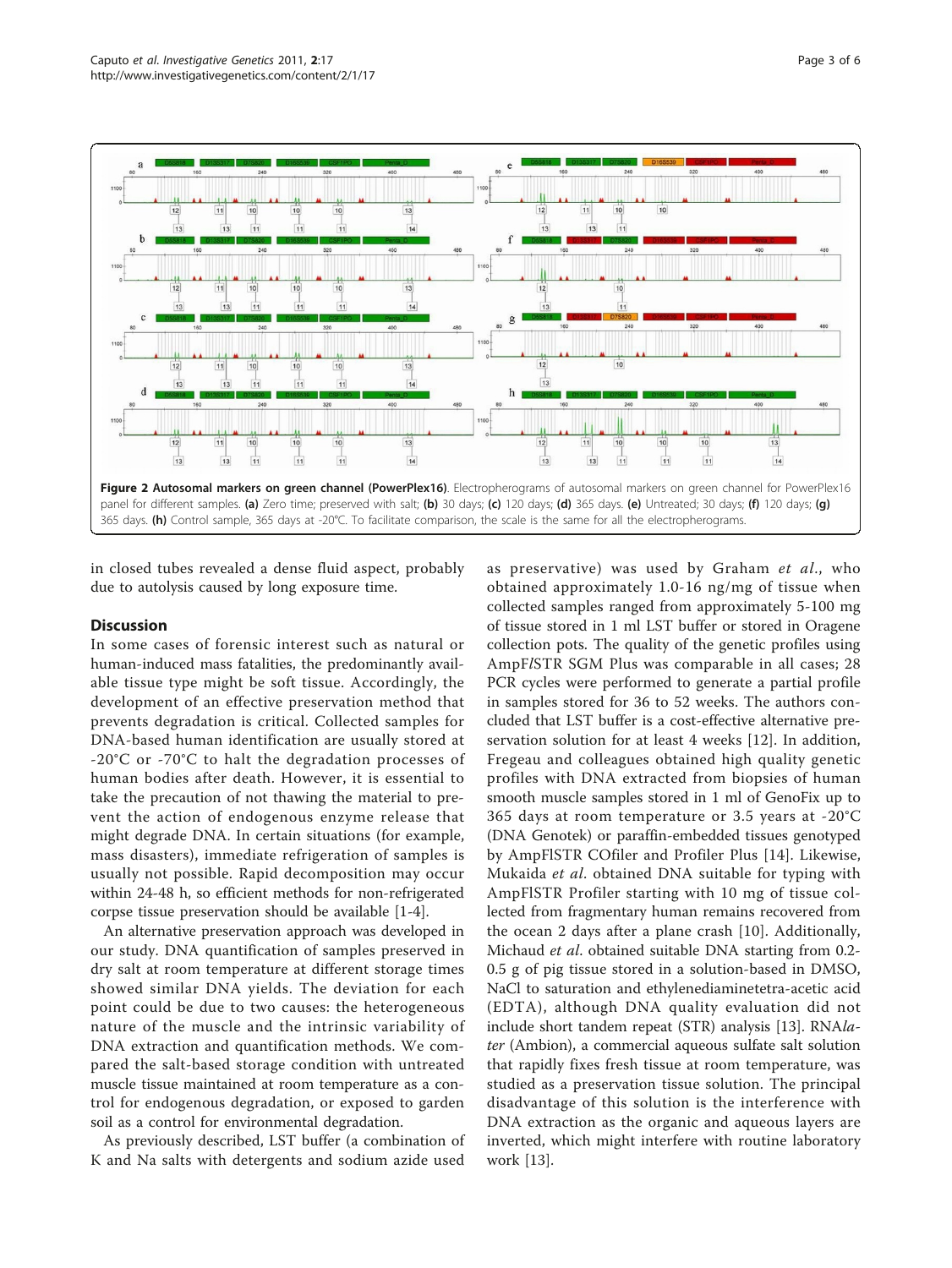In our preservation method, the yields ranged 397.9  $\pm$ 131.5 ng of autosomal DNA/mg of tissue, starting from 200 mg ± 20 mg of tissue stored up to 365 days. DNA recovery was much higher than that described in the above-mentioned reports. The underlying principle of use of dry table salt (mostly NaCl) is the rapid dehydration produced by passive water extraction induced by the surrounding hygroscopic medium and the modification of intracellular ionic concentration caused by the passive intake of dissolved salt into the cells during the first steps of decomposition. Both in this case and in that of corpses retrieved from seawater, as well as in the solution proposed by Michaud et al., the high concentration of NaCl could account for tissue preservation as a result of a change of ionic concentration within the tissue [\[10](#page-5-0),[13](#page-5-0)] and desiccation. However, the latter effect produced by heat (oven-dried tissues) or the hygroscopic effect (silica-stored samples) required extra care during organic extraction, and DNA recovery efficiency was less effective than in other methods such as alcoholbased tissue fixative or different storage solutions [[13](#page-5-0),[14](#page-5-0)]. Sodium chloride has been proposed in the recommendations for disaster victim identification [[15,16\]](#page-5-0), although its routine use is not generalised. However, since 1996, this approach has been successfully used in our laboratory for preserving corpse tissue obtained from exhumations as well as in DVI cases [\[17](#page-5-0)].

The preservation strategy tested herein is similar to that employed by the ancient Egyptians in their embalming process. It is known that artificial mummification allows the preservation of morphological features. Although there is no written record of Egyptian mummification processes, it is known that those procedures included evisceration of the corpse followed by desiccation with natron (sodium salts such as sodium carbonate/bicarbonate) without the application of organic preservatives. Consequently, it prevents both microbial attack associated with subsequent biological tissue degradation and loss of molecular structure [\[18,19\]](#page-5-0).

With regard to the material exposed to garden soil, the expected fast DNA degradation due to microbial action was observed. The quantification method uses an internal PCR control (IPC), which indicated the presence of inhibition substances. In the case of soil samples, all of them were inhibited, which could be explained by the presence of humic acid content. Humic acid is known to inhibit commercial Taq polymerases to variable degrees and it can decrease DNA-DNA interaction interfering with primer annealing [[20\]](#page-5-0).

As regards STR typing, autosomal and Y-chromosome markers, all the selected tested samples exposed to salt and preserved at room temperature were successfully genotyped with a green flag for genotype quality status provided by the expert Genemapper-IDX software used.

No allele dropout or amplification failure was observed in any of the samples in that group following manufacturer's instructions. Therefore, this storage method not only allows appropriate DNA recovery but also allows high-quality genetic profiles to be obtained, as qualified by the expert Genemapper-IDX software.

Surprisingly, in the case of room-temperature storage of untreated samples, a quantifiable DNA amount was obtained despite the storage time. This unexpected observation could be explained by the fact that the muscle samples were placed into sterile tubes that were kept sealed up to the moment of DNA extraction at the different time periods required. Under these conditions, the major degradation effect was endogenous with minimal, if any, microbial activity. A similar effect was also described by Campanella and coworkers, who found that buccal swabs from sunfish stored in the dark at room temperature for over 200 days could still yield DNA suitable for PCR amplification and DNA polymorphism detection [[21\]](#page-5-0). However, in our assay, the quality of purified DNA from samples without treatment showed clear degradation reflected by the presence of poor amplification of the highest molecular weight loci or low relative fluorescent units (RFUs), which was not sufficient for assignment by the same analytical method used in the salt-preserved samples.

Availability, cost efficiency, experimental simplicity, undisturbed downstream processing, high quality of the genetic profiles obtained, as well as remarkable reduction of offending odours, are the principal advantages of the storage method proposed.

# Conclusions

Table salt preservation is an easy, economical and effective method when refrigeration is not immediately available or where sample transportation may be necessary. This technique should be considered as an additional method for sample storage when preservation of DNA integrity is required for PCR-based DNA typing.

# Materials and methods

### Tissue samples

Samples were maintained at room temperature in 2 ml polypropylene tubes (Axygen, Union City, California, USA), and kept closed up to the moment of DNA extraction. Fresh human psoas fragments of samples of 200 mg  $\pm$  20 mg were cut and exposed to three environmental conditions, with: (a) 1.5 g of table salt, mostly NaCl (Celusal, Buenos Aires, Argentina), (b) 1.5 g of garden soil and (c) no additional substances. DNA extraction from each sample was performed after 2, 4, 8 and 15 days and once a month for 1 year from the beginning of the experiment. Day 0 was considered the same day as death. Three samples per point were analysed. This tissue was chosen since muscle is a dominant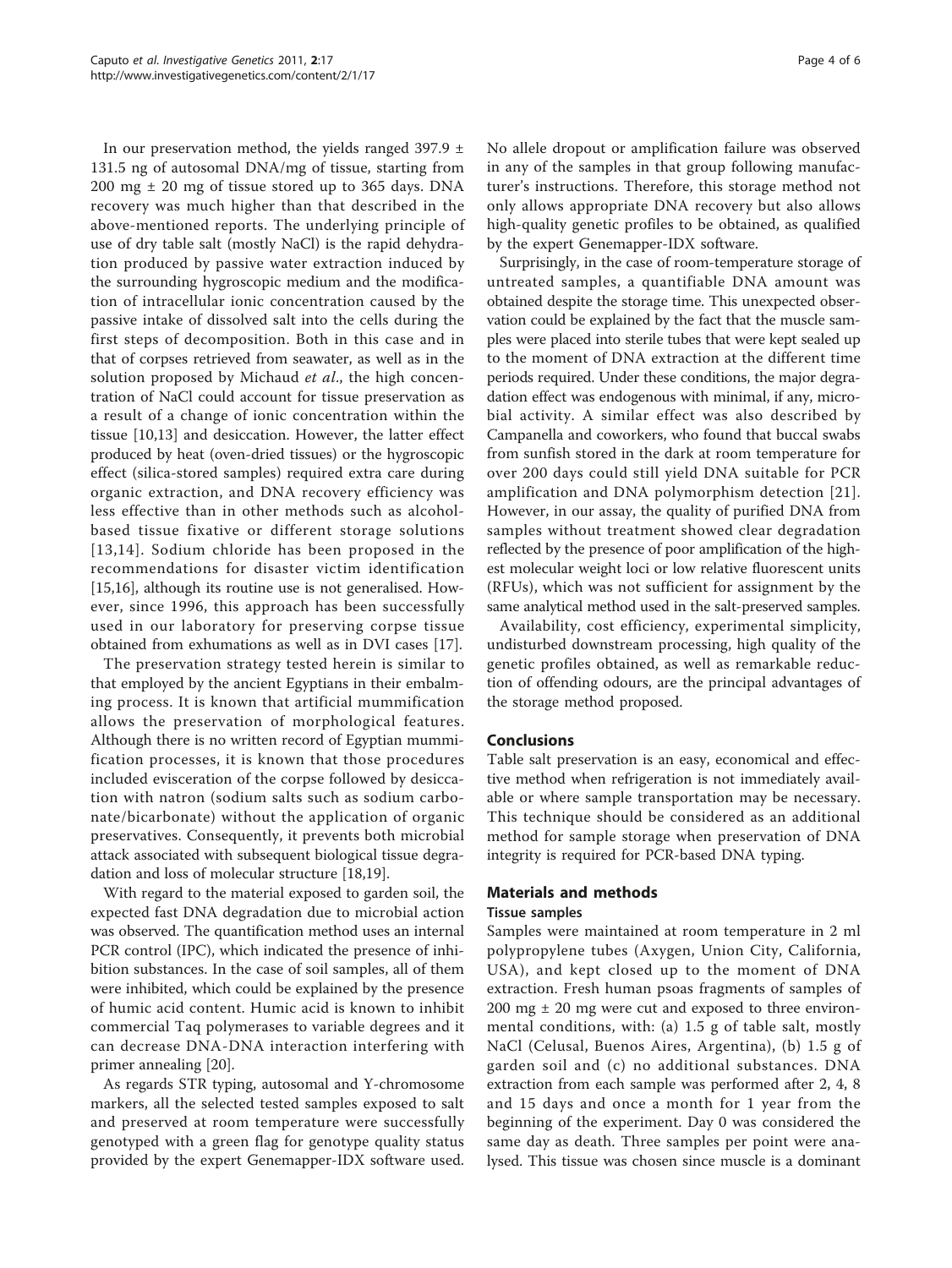<span id="page-4-0"></span>soft tissue type throughout the body and is easily identifiable in fragmented body parts. In routine casework, muscle samples of  $1 \times 1 \times 2$  cm are placed into 50 ml polypropylene tubes previously filled with approximately half a volume of solid table salt.

# DNA extraction

All samples exposed to the diverse conditions tested (approximately 200 mg) were submitted to the extraction protocol consisting of a 5-min distilled water wash, overnight incubation at 56°C with 1 ml of TEC (Tris/ClH 10 mM pH 7.6 (Promega Corp., Madison, WI, USA), ethylenediaminetetra-acetic acid (EDTA) 1 mM pH 8 (Promega Corp., Madison, WI, USA), NaCl 100 mM (Carlo Erba, Milan, Italy) and 2% SDS (Life Technologies, Foster City, CA, USA) and 40 μl of 200 mg/ml proteinase K (Promega Corp., Madison, WI, USA). Two organic extractions, saturated phenol (Life Technologies, Foster City, CA, USA) and water saturated chloroform:isoamyl alcohol (Life Technologies, Foster City, CA, USA) (24:1) were performed and Microcon YM-100 (Milipore, Billerica, MA, USA) was used for purification and concentration of the extracted DNA. In routine casework, 100 mg of muscle tissue is cut from the inner part of the preserved sample and submitted to DNA extraction.

### DNA quantification

This was performed using Plexor HY (Promega Corp., Madison, WI, USA) by real-time PCR on a Corbett Rotor Gene 6000 (Corbett, Sydney, Australia) in a total reaction volume of 10 μl. The data have been normalised by dividing the total DNA detected (ng) by the amount of tissue (mg) of each sample.

### Statistical analysis

The statistical analysis (boxplot graph) was performed using Infosat 2.0 software [\[22](#page-5-0)].

# Genotype, haplotype and SNP typing

STR typing was performed by PowerPlex16 (Promega Corp., Madison, WI, USA) for autosomal markers. Standard conditions including 30 PCR cycles were performed for both kits following the manufacturer's instructions. PCR products were separated and visualised on an Applied Biosystems 3100 Avant Genetic Analyzer, and analysed with the expert Genemapper IDX software version 1.0 (Applied Biosystems, Foster City, CA, USA). Cutoff values of 50 RFU were used. The quality values of the allelic assignment are displayed as colour-coded flags: a green flag indicated that the sample passed the defined range for sizing quality (>0.75), a red flag indicated that the sample had a low quality range  $( $0.15$ )$  and, a yellow flag showed that the value between both ranges was attained. Mitochondrial and Y-chromosome haplogroups

were tested by means of a multiplex real-time PCR followed by high resolution melting analysis [\[23](#page-5-0)].

### Analytical strategy

All the samples were quantitated by real-time PCR. A selected group of samples (time 0, room temperature samples with and without exposure to salt, samples stored for 30, 120 and 365 days, as well as a sample stored at -20°C for 365 days) were tested for autosomal and Y-chromosome STRs using commercial kits (Promega Corp., Madison, WI, USA) and mtDNA and Y-chromosome haplogroups. Since quantification results showed that no DNA was recovered from room temperature samples exposed to garden soil, none of them were genotyped.

#### Acknowledgements

This work was partly supported by the National Research Council of Argentina (CONICET) PIP 6114 Res. 438/05 and UBACyT B-035 grants to DC. DC and MC are members of the Carrera del Investigador Científico y Tecnológico (CONICET-Argentina).

#### Author details

1 Servicio de Huellas Digitales Genéticas, Facultad de Farmacia y Bioquímica, Universidad de Buenos Aires, Buenos Aires, Argentina. <sup>2</sup>Servicio de Antropología Forense, Cátedra de Medicina Legal y Deontología Médica, Facultad de Medicina, Universidad de Buenos Aires, Buenos Aires, Argentina.

#### Authors' contributions

MC carried out experimental work, participated in the study design and wrote the manuscript. LB selected and provided biological samples and participated in the study design. DC designed and coordinated the study, wrote parts of the text and revised the final version of the manuscript. All authors read and approved the final manuscript.

#### Competing interests

The authors declare that they have no competing interests.

Received: 26 May 2011 Accepted: 16 August 2011 Published: 16 August 2011

#### References

- Lau G, Tan WF, Tan PH: [After the Indian Ocean tsunami: Singapore](http://www.ncbi.nlm.nih.gov/pubmed/16021223?dopt=Abstract)'s [contribution to the international disaster victim identification effort in](http://www.ncbi.nlm.nih.gov/pubmed/16021223?dopt=Abstract) [Thailand.](http://www.ncbi.nlm.nih.gov/pubmed/16021223?dopt=Abstract) Ann Acad Med Singapore 2005, 34:341-351.
- 2. Mundorff AZ, Bartelink EJ, Mar-Cash E: DNA preservation in skeletal elements from the World Trade Center disaster: recommendations for mass fatality management. J Forensic Sci 2009, 544:739-745.
- 3. Alonso A, Martin P, Albarrán C, Garcia P, Fernandez de Simon L, Jesús Iturralde M, Fernández-Rodriguez A, Atienza I, Capilla J, García-Hirschfeld J, Martinez P, Vallejo G, García O, García E, Real P, Alvarez D, León A, Sancho M: [Challenges of DNA profiling in mass disaster investigations.](http://www.ncbi.nlm.nih.gov/pubmed/16100756?dopt=Abstract) Croat Med J 2005, 46:540-548.
- 4. Morgan OW, Sribanditmongkol P, Perera C, Sulasmi Y, Van Alphen D, Sondorp E: [Mass fatality management following the South Asian tsunami](http://www.ncbi.nlm.nih.gov/pubmed/16737348?dopt=Abstract) [disaster: case studies in Thailand, Indonesia, and Sri Lanka.](http://www.ncbi.nlm.nih.gov/pubmed/16737348?dopt=Abstract) PLoS Med 2006, 3:e195.
- Ricci U, Sani I, Guarducci S, Biondi C, Pelagatti S, Lazzerini V: [Infrared](http://www.ncbi.nlm.nih.gov/pubmed/11271472?dopt=Abstract) [fluorescent automated detection of thirteen short tandem repeat](http://www.ncbi.nlm.nih.gov/pubmed/11271472?dopt=Abstract) [polymorphisms and one gender-determining system of the CODIS core](http://www.ncbi.nlm.nih.gov/pubmed/11271472?dopt=Abstract) [system.](http://www.ncbi.nlm.nih.gov/pubmed/11271472?dopt=Abstract) Electrophoresis 2000, 21:3564-3570.
- 6. Carpi FM, Di Pietro F, Vincenzetti S, Mignini F, Napolioni V: [Human DNA](http://www.ncbi.nlm.nih.gov/pubmed/21303346?dopt=Abstract) [extraction methods: patents and applications.](http://www.ncbi.nlm.nih.gov/pubmed/21303346?dopt=Abstract) Recent Pat DNA Gene Seq 2011, 5:1-7.
- 7. Mazur P: [Cryobiology: the freezing of biological systems.](http://www.ncbi.nlm.nih.gov/pubmed/5462399?dopt=Abstract) Science 1970, 168:939-949.